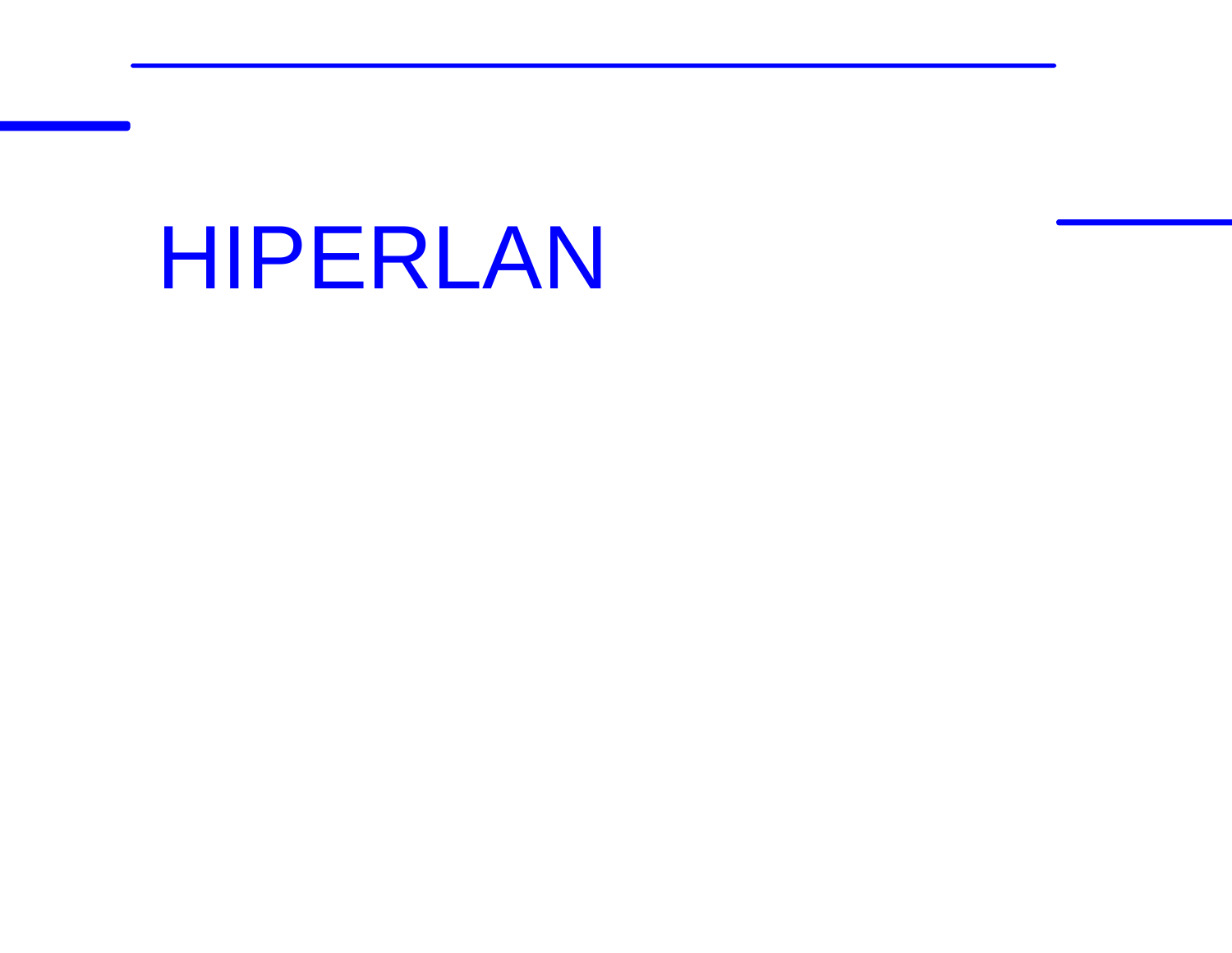## What is HIPERLAN?

**HIPERLAN - HIgh PErformance Radio LAN**

**HIPERLAN is a new standard for Radio LANs developed in Europe by ETSI HIPERLAN is an interoperability standard which specifies a common air interface MAC and PHY layers in OSI model HIPERLAN will be a family of standards HIPERLAN 1 is described in detail**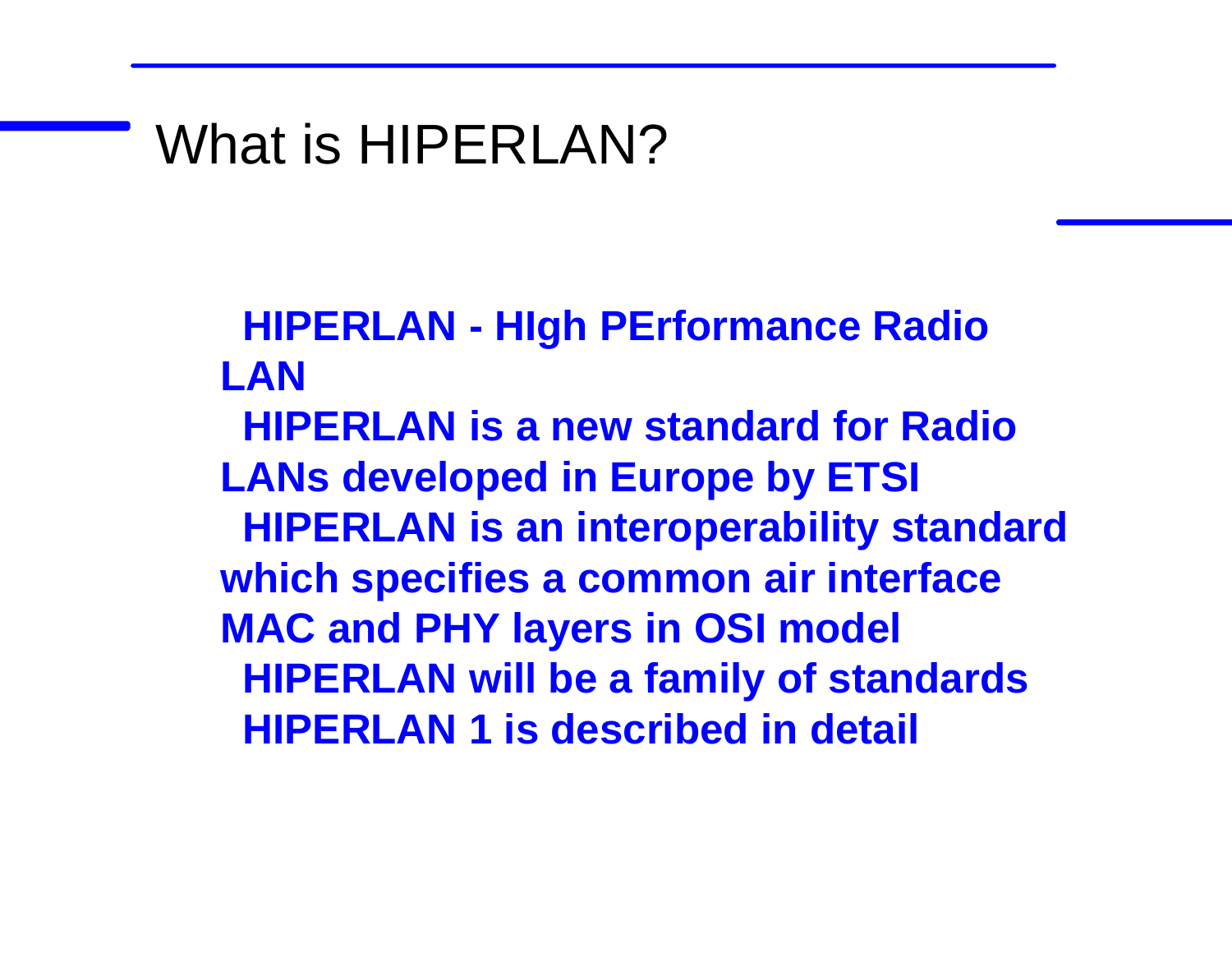## HIPERLAN - reference model



**OSI Reference Model**

**HIPERLAN Reference Model**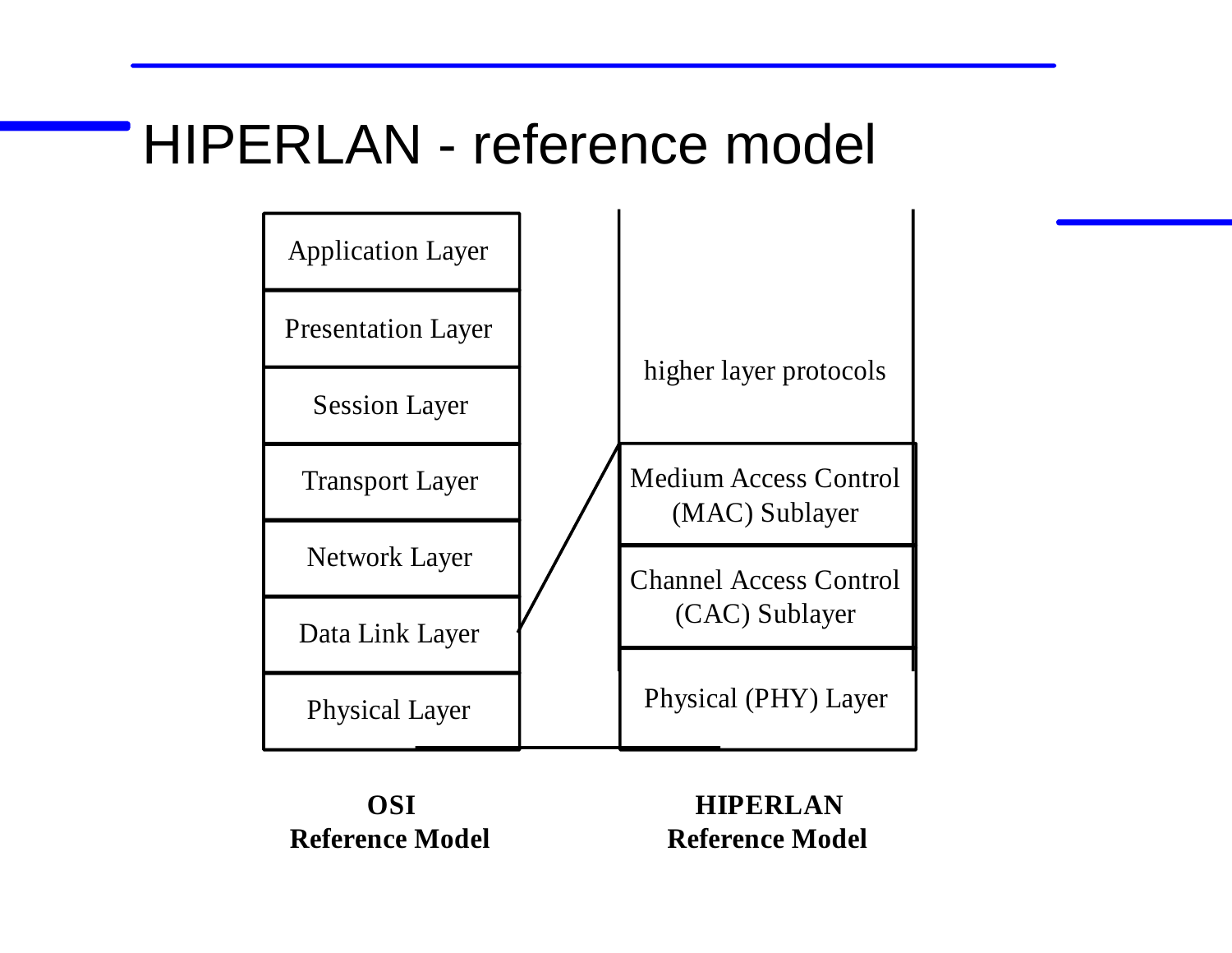## Origins of HIPERLAN

#### **Early wireless LANs operating in the ISM bands (900MHz and 2.45GHz)**

Low data rate  $(-1Mbps)$  - an indirect result of the FCC spread spectrum rules part 15.247 Severe interference environment - from unlike wireless LANs and other ISM band systems Lack of standards - IEEE 802.11 was initiated to satisfy this need but it was taking time to develop **ETSI set up RES10 to develop a standard that would be equal in performance to wired LANs such as Ethernet**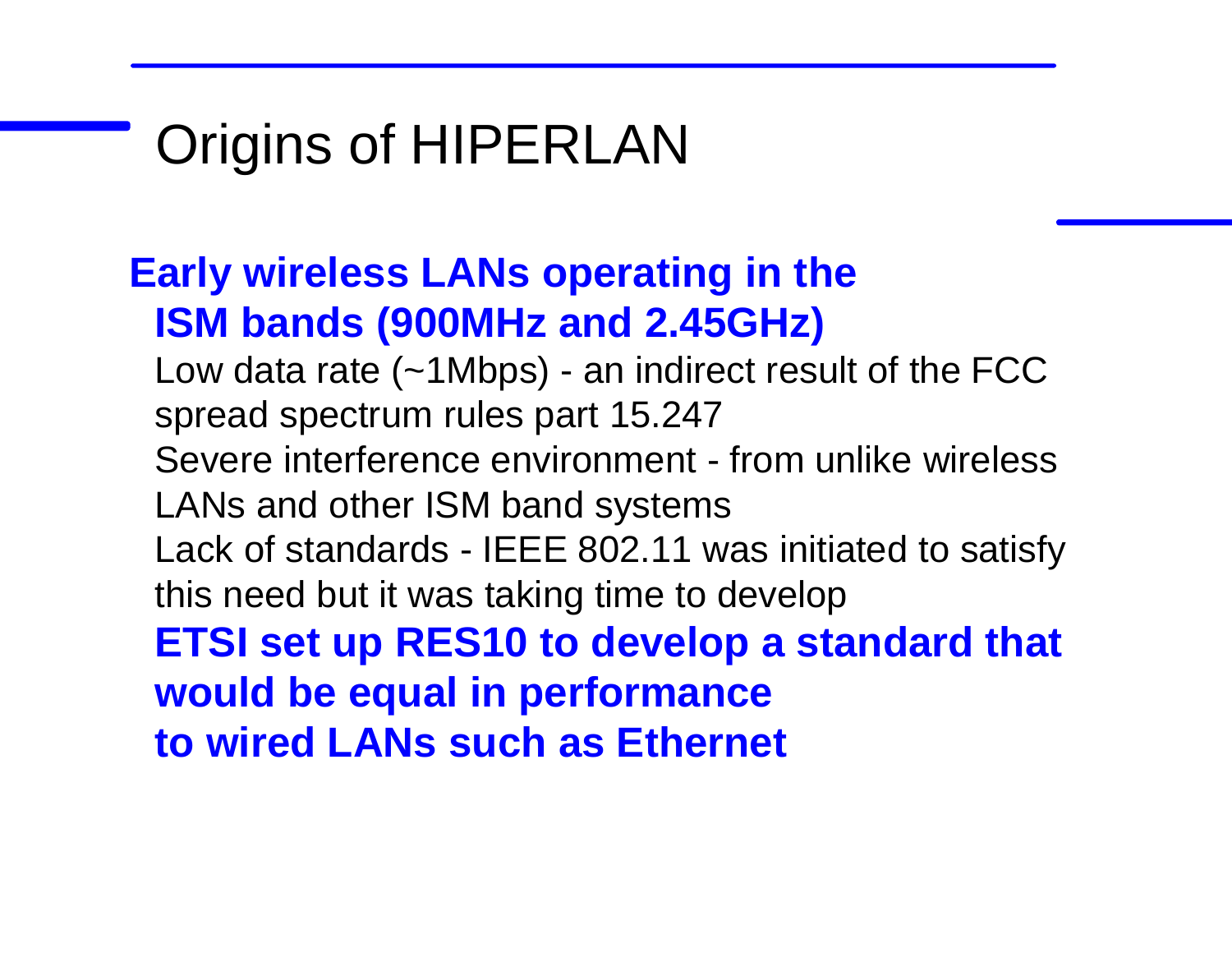## HIPERLAN 1 - history

- **ETSI set up RES10 group mid 1991**
- **RES10 start work on standard early 1992**
- CEPT allocate spectrum early 1993
- RES10 complete draft standard mid 1995
- ETSI publish final standard late 1995
- RES10 start work on type approval early 1996
- **HIPERLAN passes public enquiry mid 1996**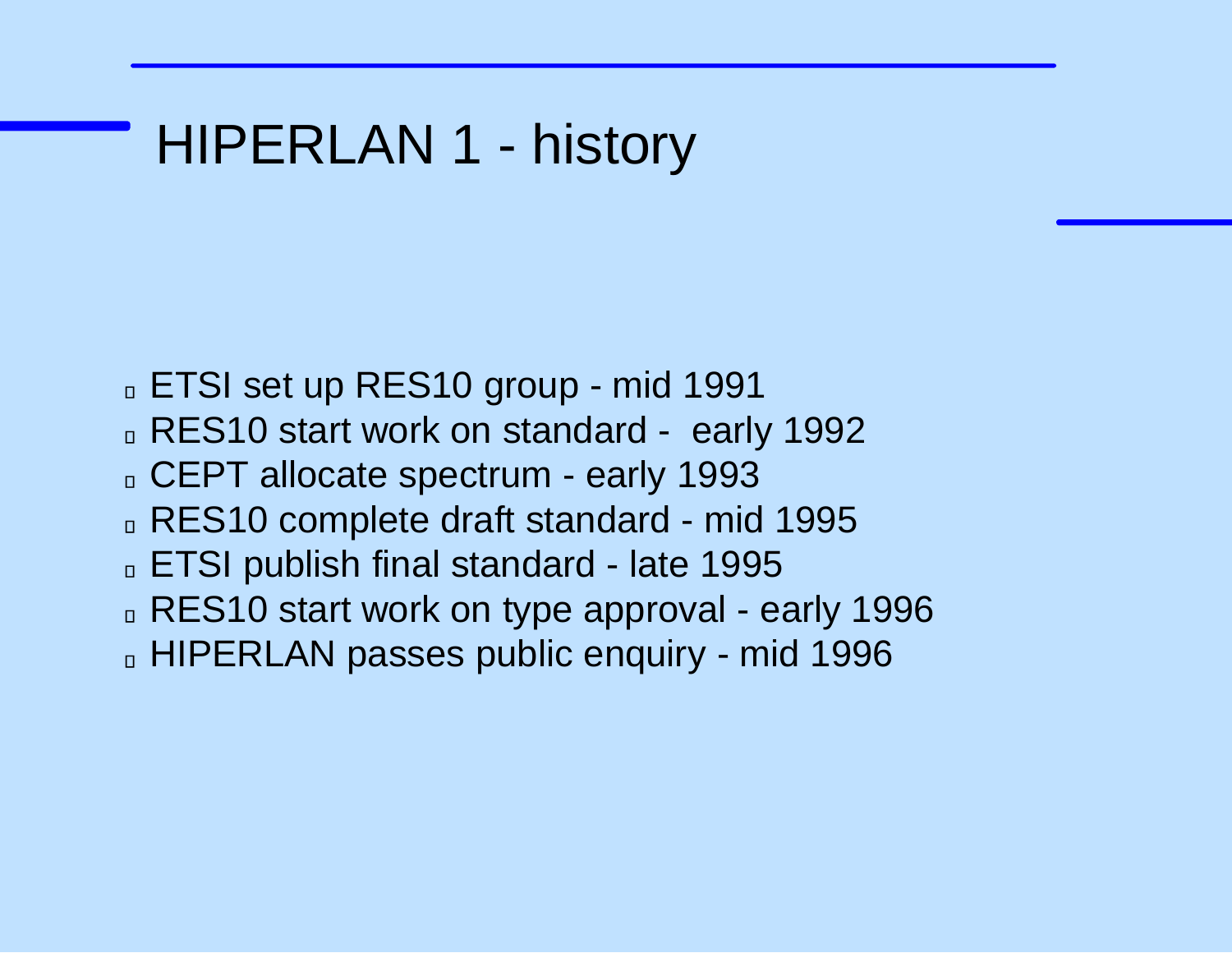## HIPERLAN 1 - spectrum

**CEPT identified vacant spectrum at 5GHz 5.00-5.25GHz was allocated worldwide to aviation authorities on a primary basis for MLS but only 5.00-5.15GHz was used CEPT allocated 5.15-5.25GHz to HIPERLAN on a secondary basis with its status as non-interference, non-protected An extension of the band from 5.25- 5.3GHz is available in most countries**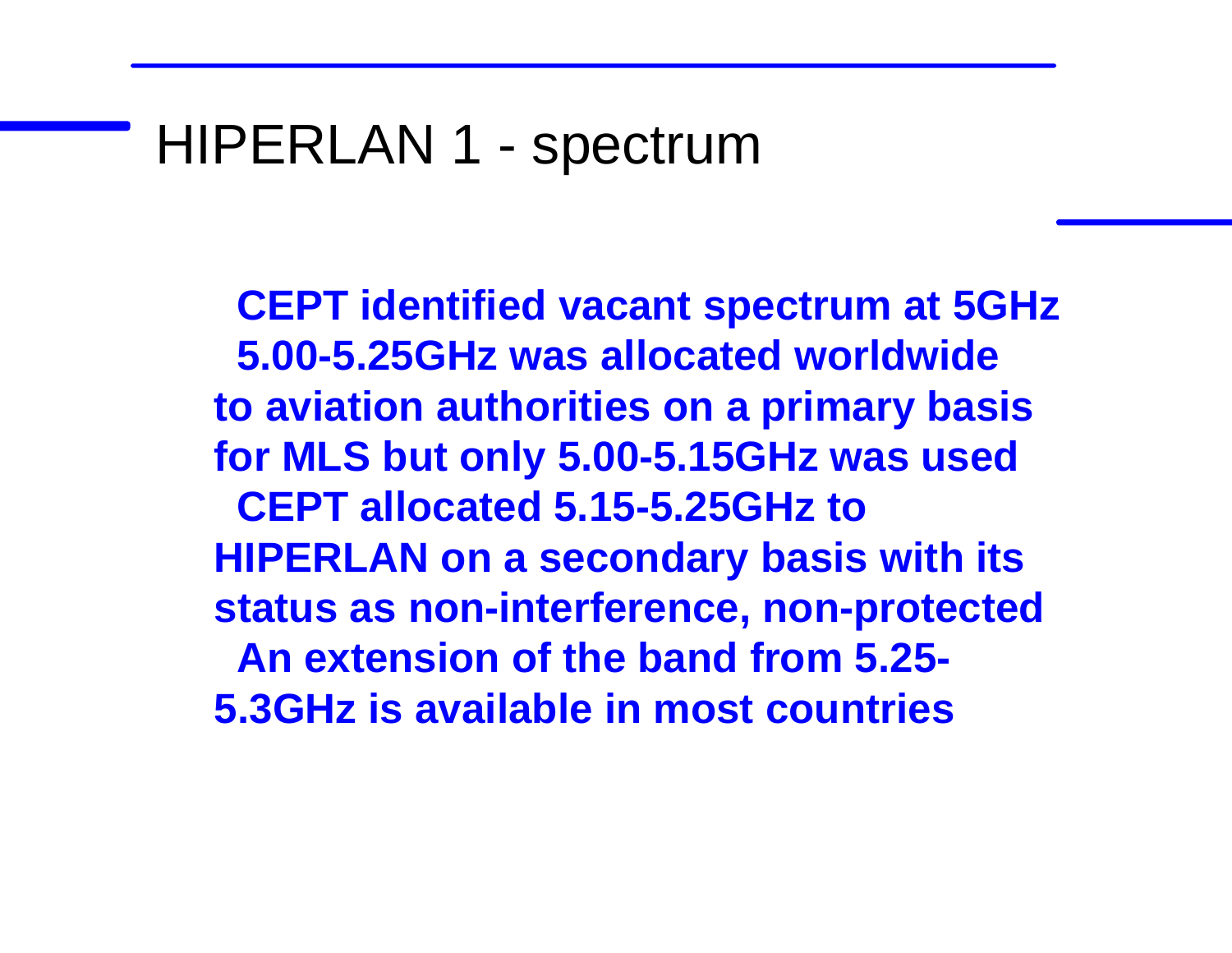## HIPERLAN - applications Early ideas

#### with infrastructure without infrastructure



Others include - many vertical applications, wireless dockin public access to the NII, home networks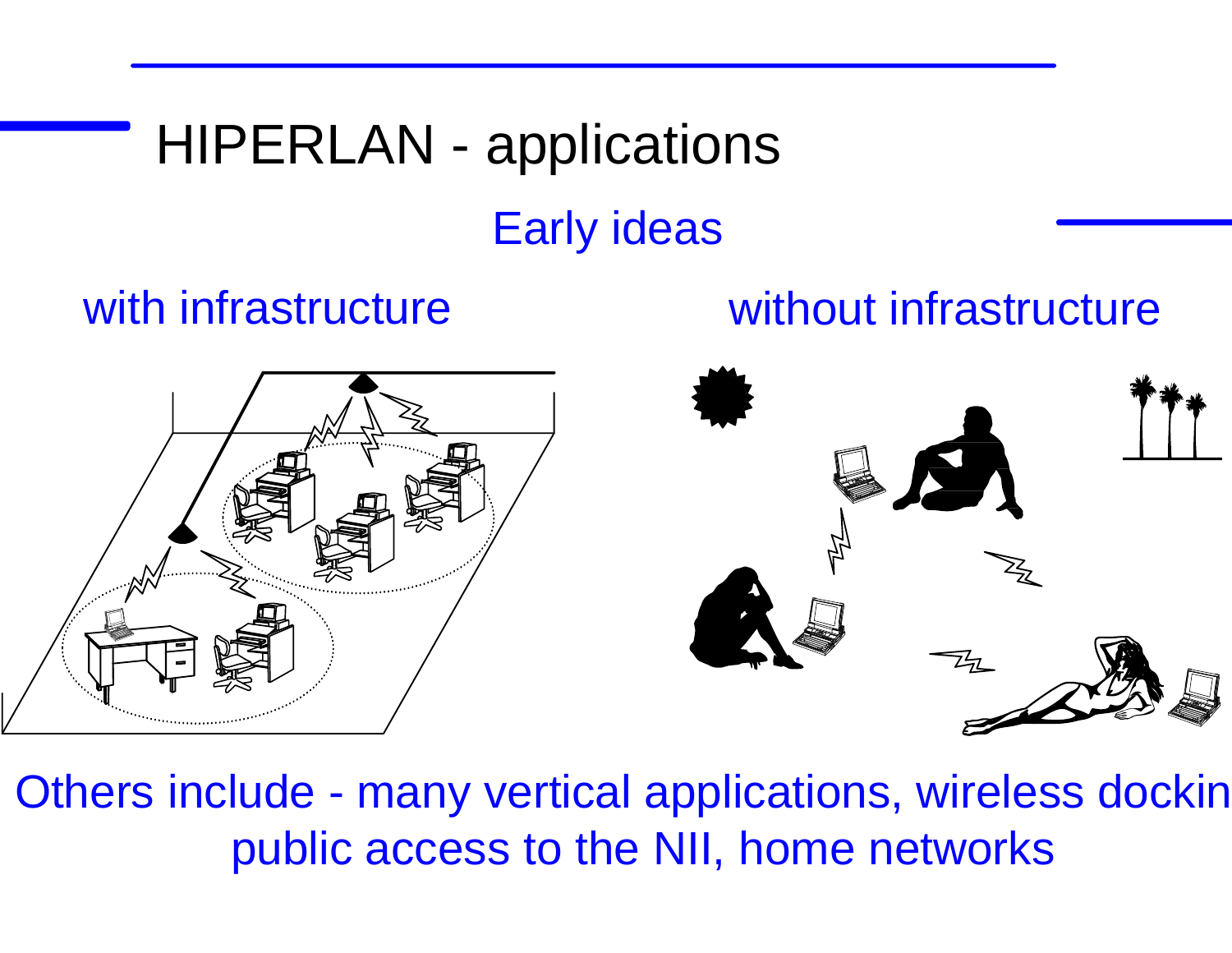## HIPERLAN 1 - requirements

Short range - 50m Low mobility - 1.4m/s Networks with and without infrastructure Support isochronous traffic audio 32kbps, 10ns latency video 2Mbps, 100ns latency Support asynchronous traffic data 10Mbps, immediate access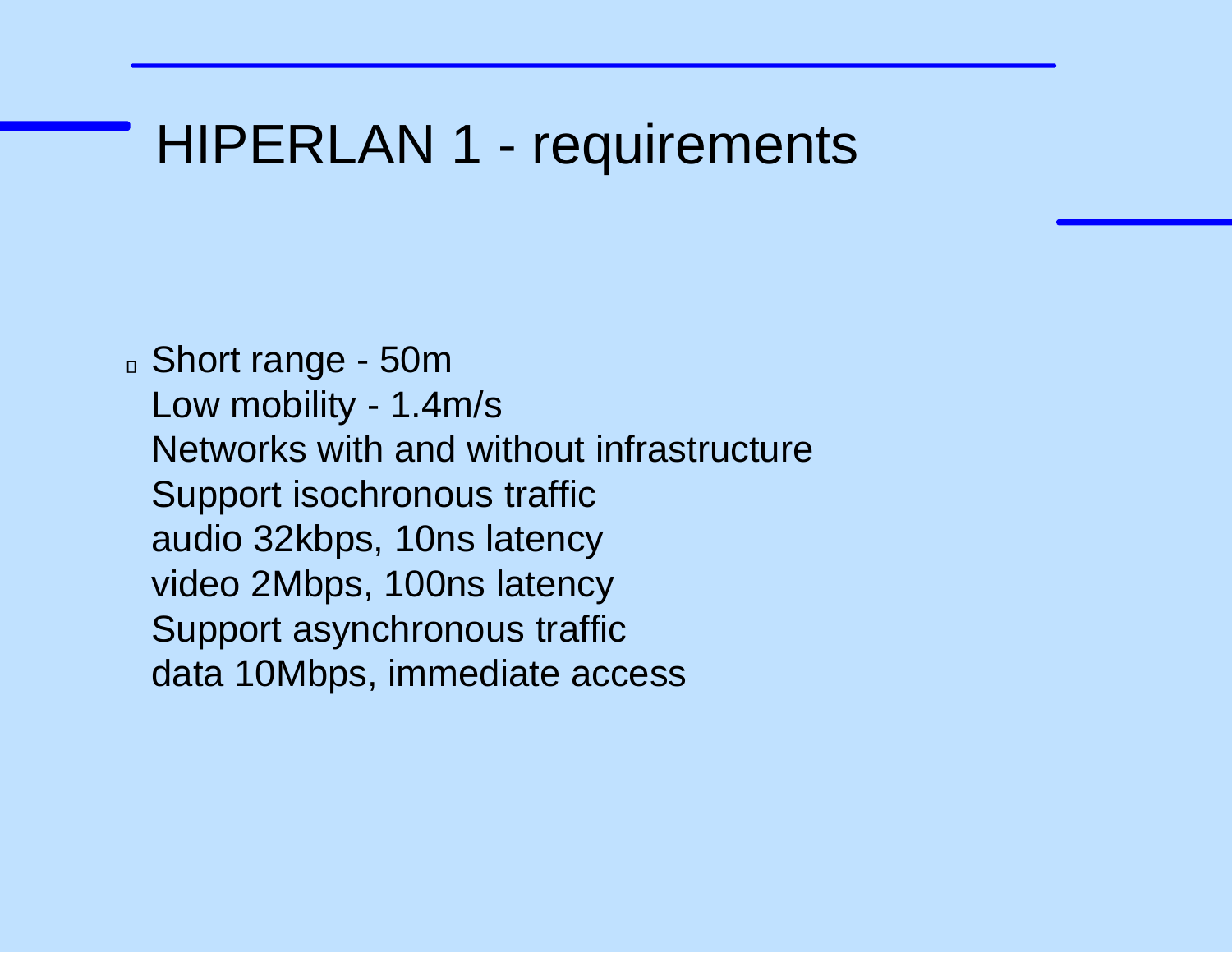### HIPERLAN 1 PHY - specifications

**High transmission rate - 23.5294Mbps Modulation - non diff GMSK, BT = 0.3 Error control - FEC, BCH(31,26) Packet failure rate - 0.01 (4160 data bits) Low transmission rate - 1.470588Mbps Modulation - FSK, freq dev = 368kHz Channelisation - 5 channels, 5.15-5.30GHz Transmit power - +10, +20, +30dBm Receive sensitivity - -50, -60, -70dBm**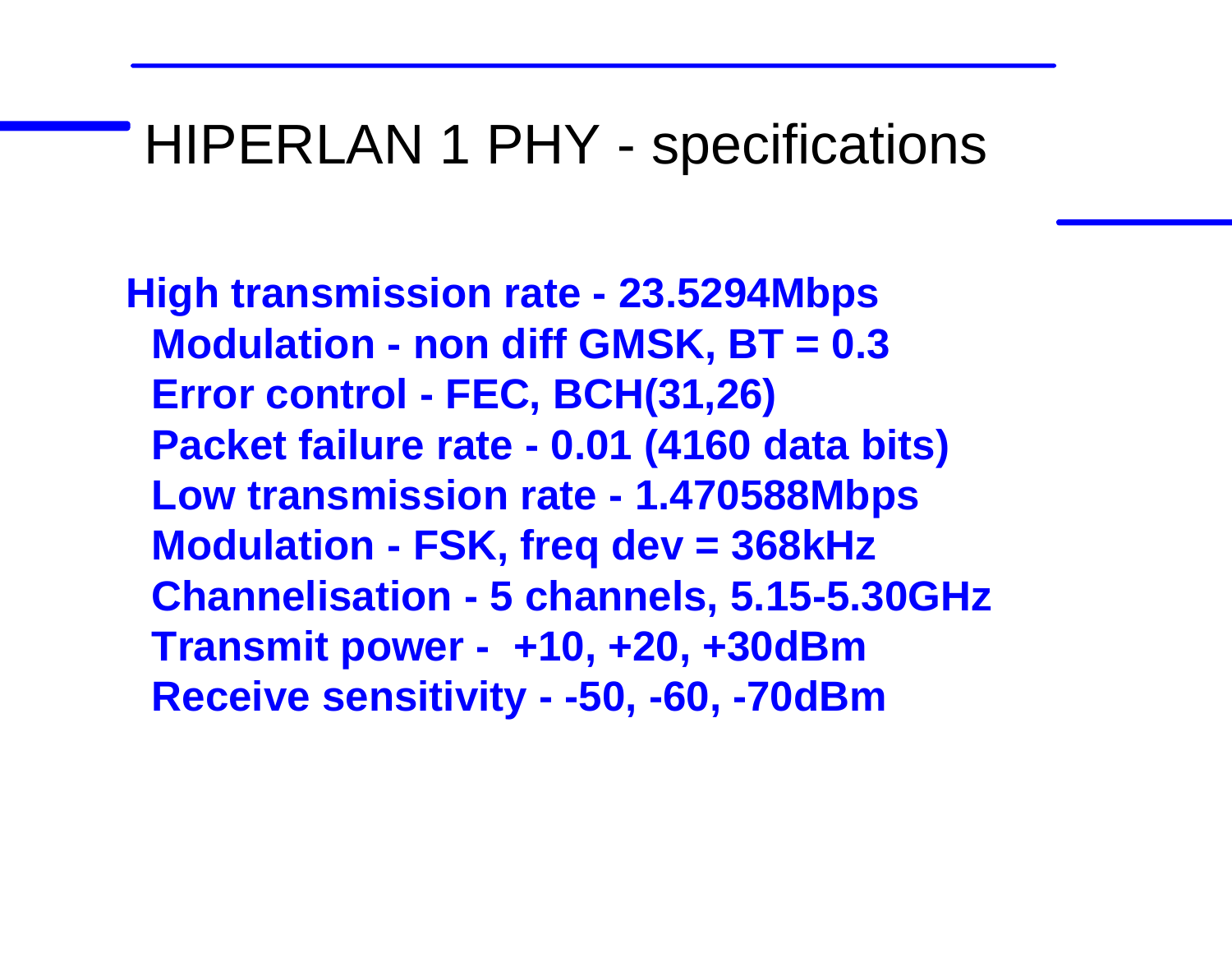## HIPERLAN 1 PHY - packets

#### **DATA PACKET**

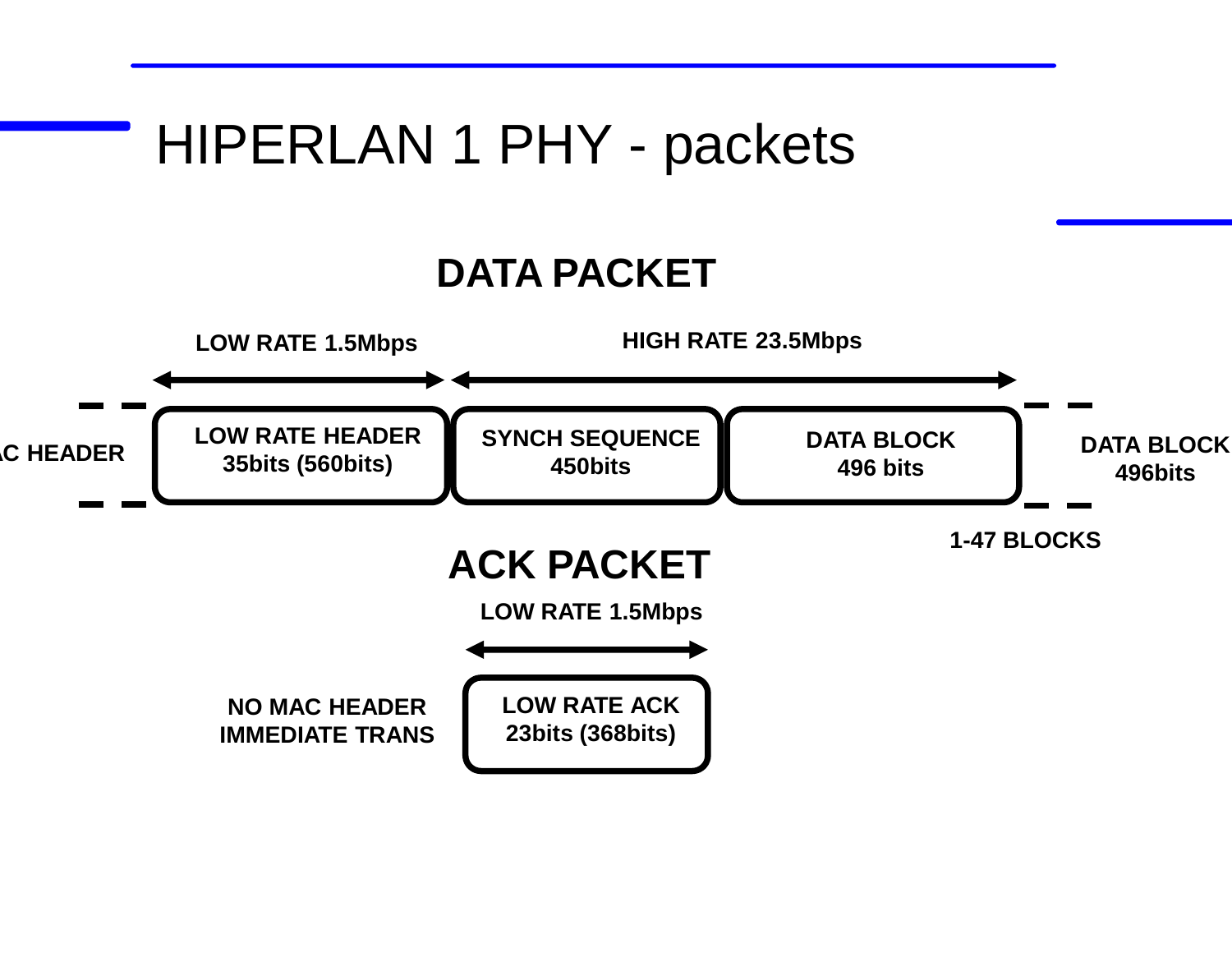## HIPERLAN 1 - modem options

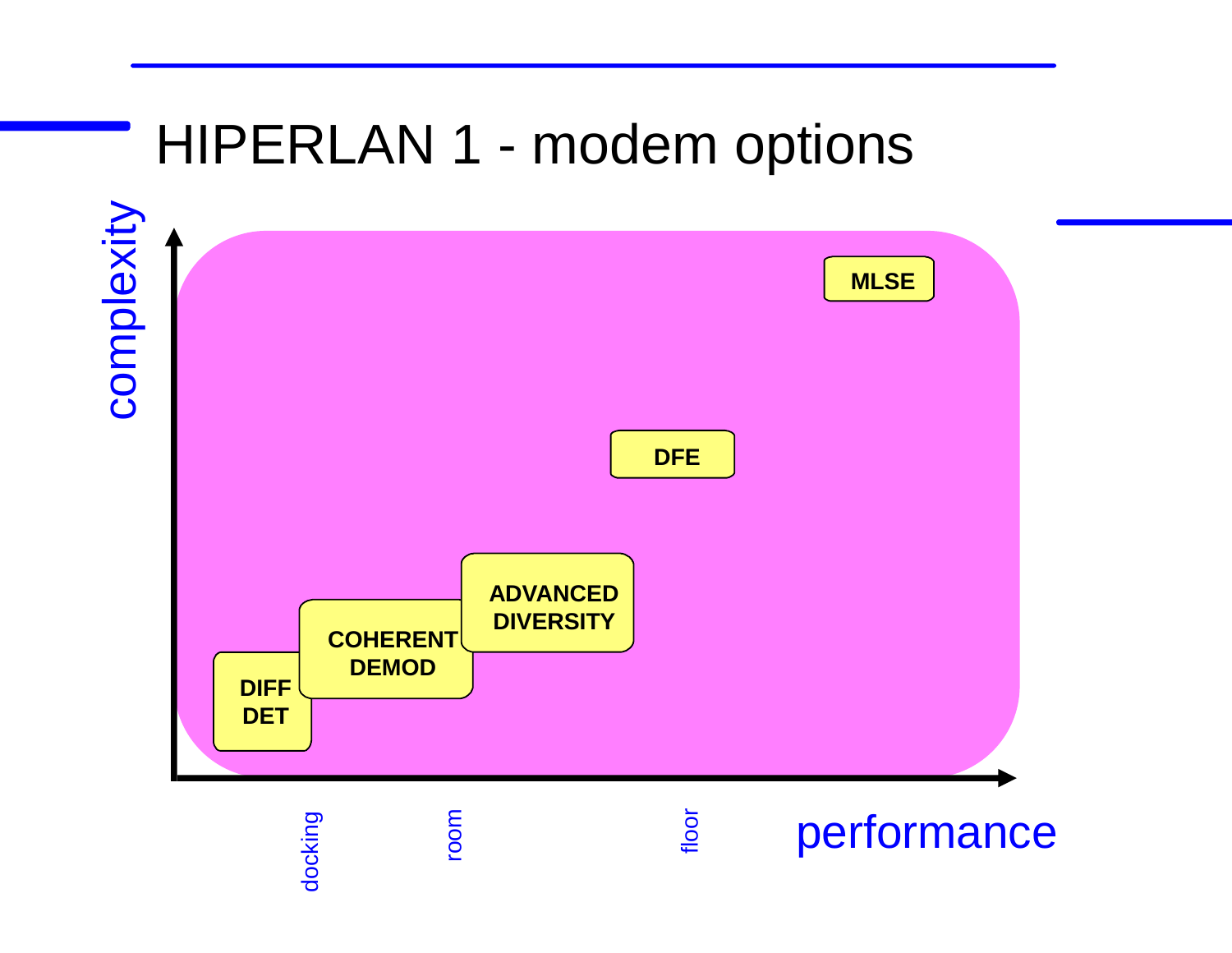## HIPERLAN 1 PHY - quirks

#### **A HIPERLAN can only use one Channel**

There is no mechanism for changing channel **Antenna diversity an option but...**

Must use same antenna for CCA and transmission for correct MAC function Must reduce transmit power by antenna gain to maintain EIRP as specified by CEPT

#### **Power saving with...**

Low rate header for modem power saving Power saving cycle strategies sleep/wake modes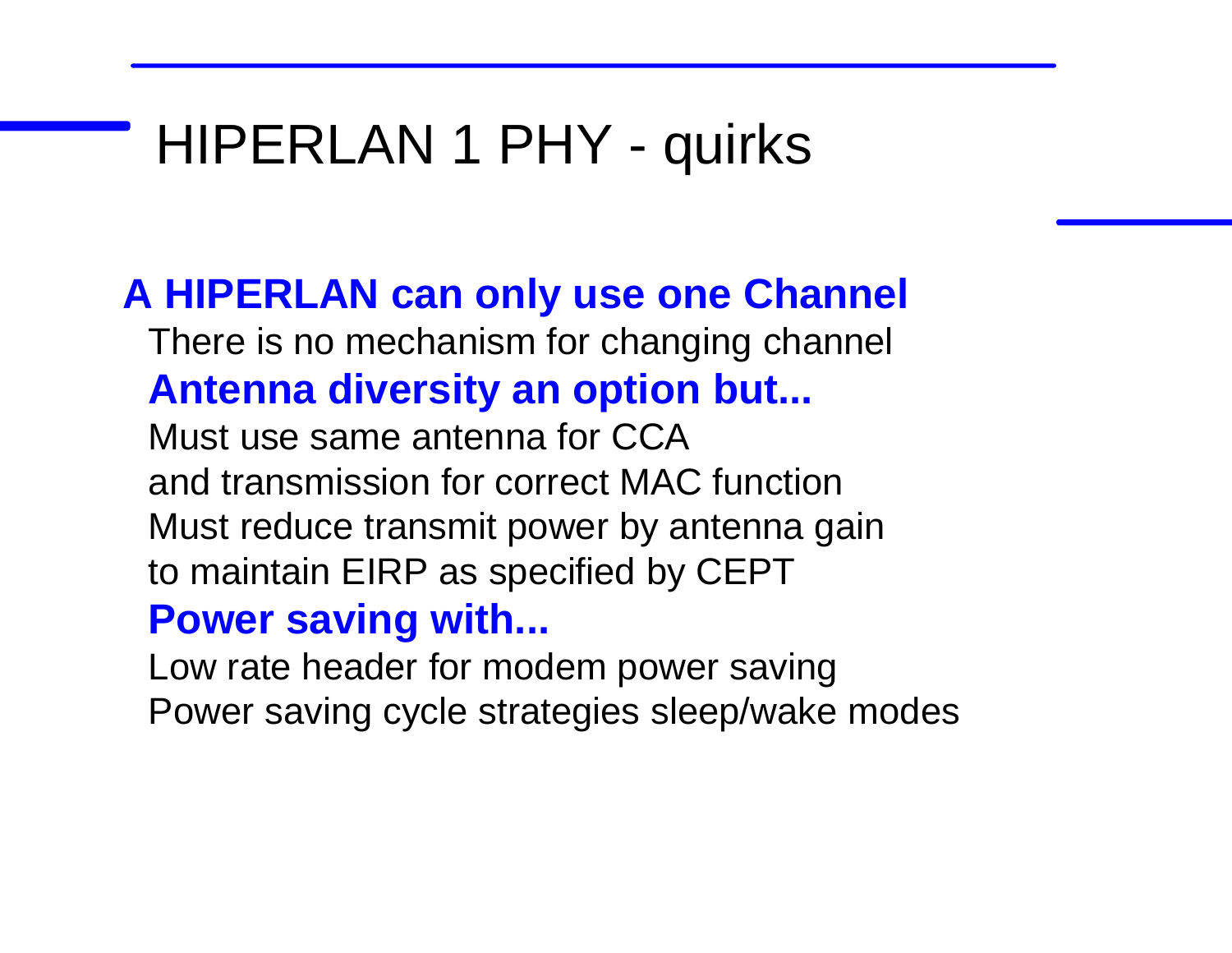## HIPERLAN 1 MAC - concept

#### **Fully distributed MAC**

**Networks with and without infrastructure Permits multi-hop relaying via neighbours Based on LBT - uses CCA with adaptive threshold EY-NPMA - Elimination Yield Non-pre-emptive Multiple Access Prioritiy assertion using listen-talk Contention resolution using talk-listen Immediate packet acknowledgment**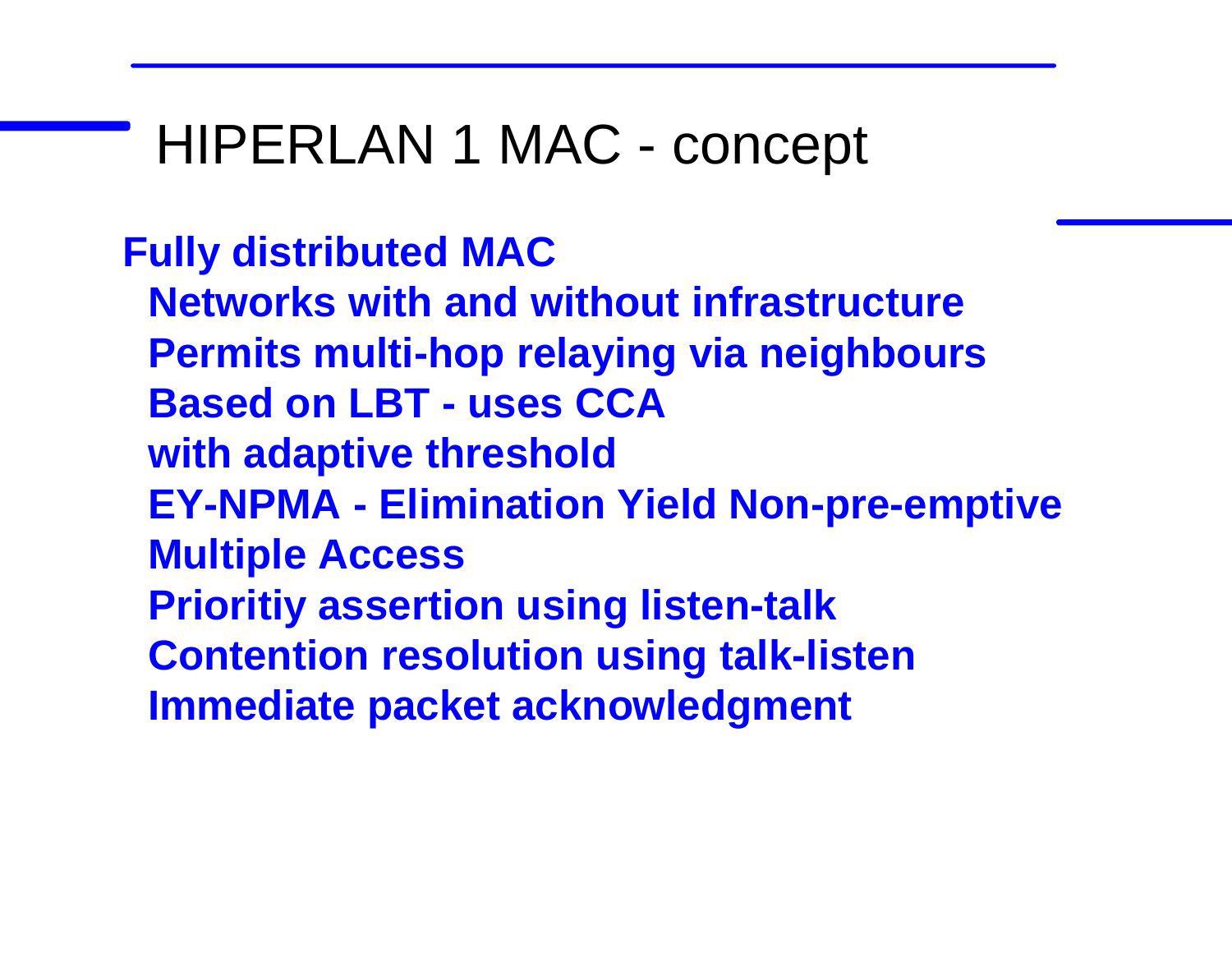## HIPERLAN 1 MAC - hidden nodes

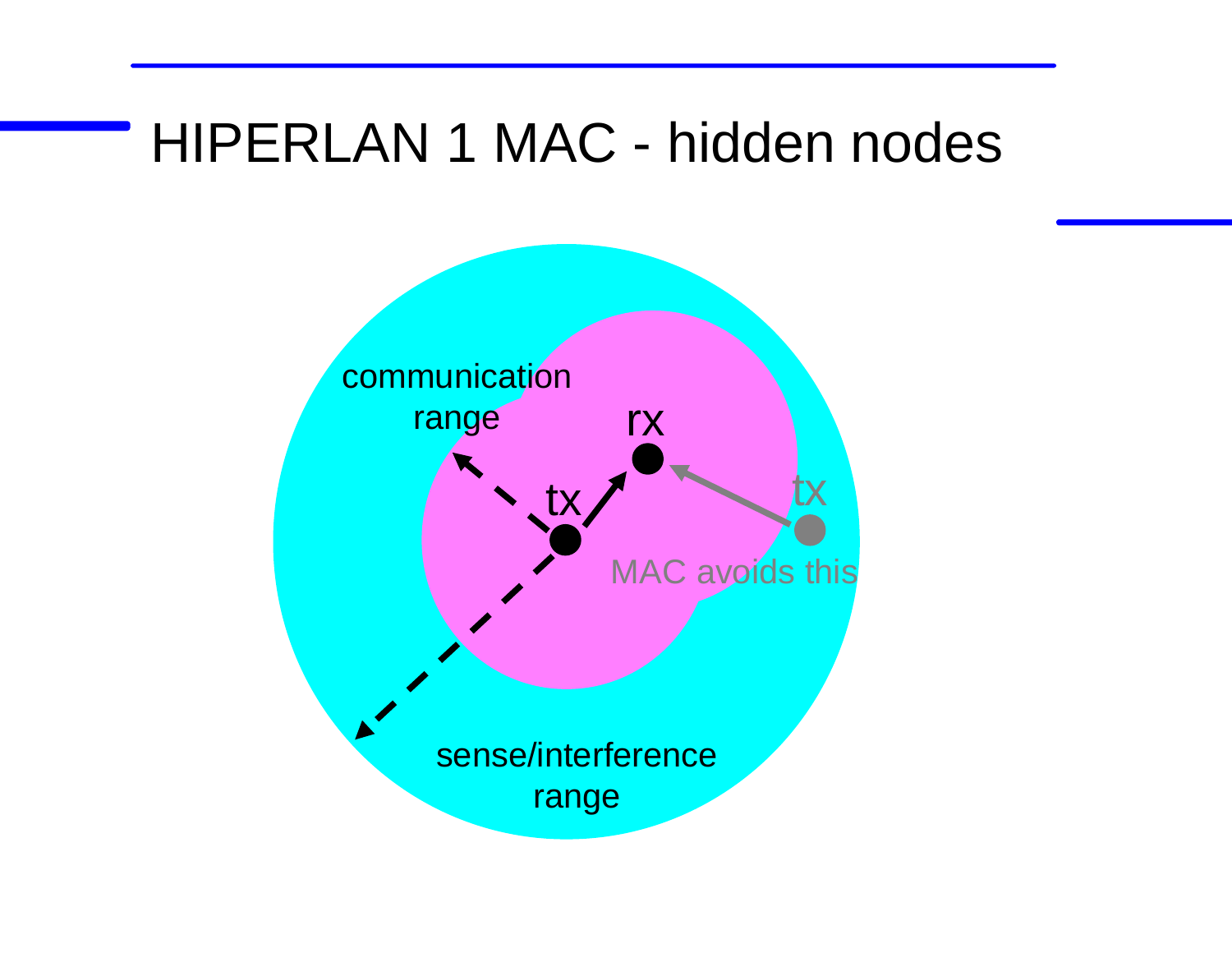## HIPERLAN 1 MAC - function

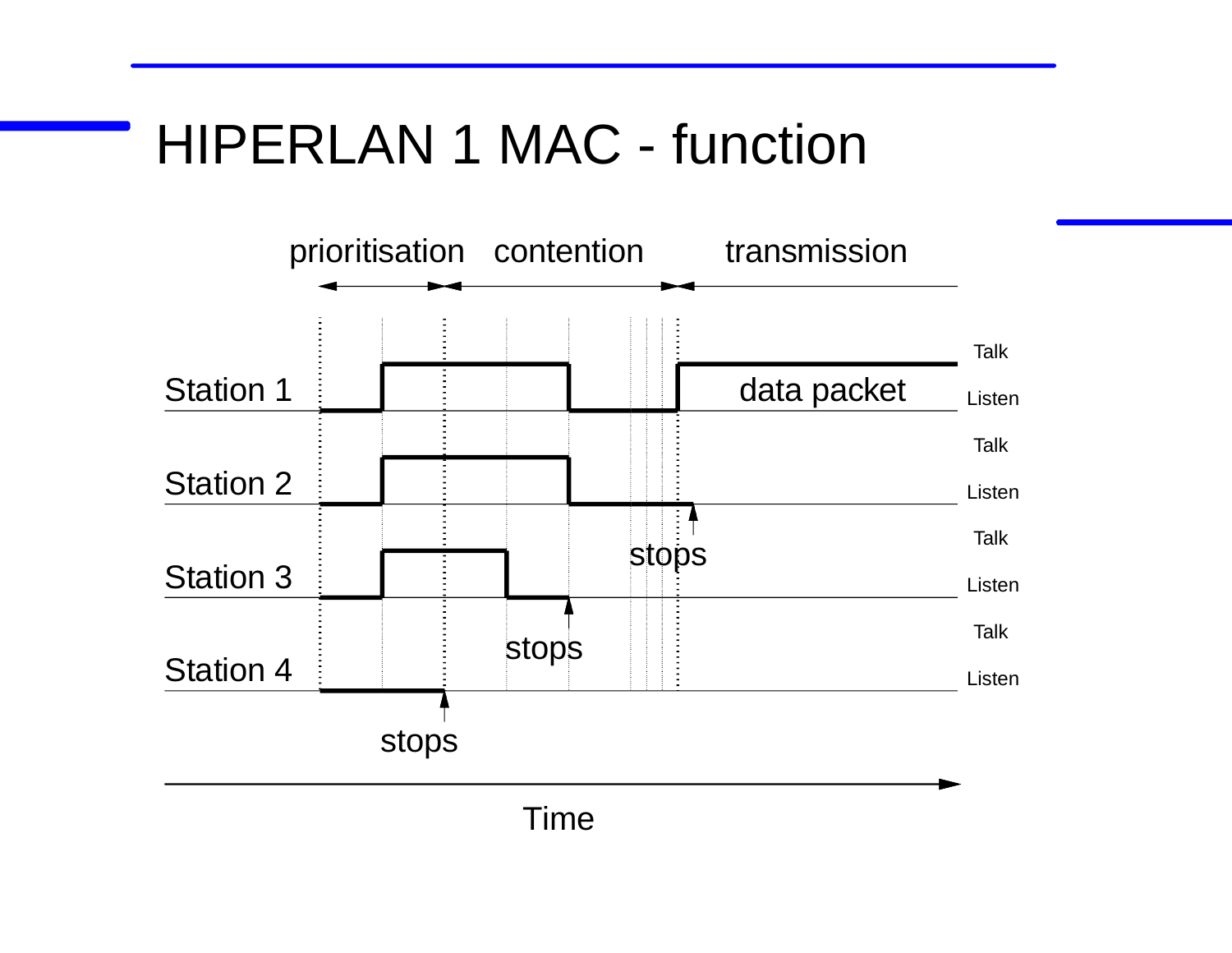## HIPERLAN 1 MAC - phase

#### **Prioritisation**

1-5 slots of 168bits (talk)

#### **Contention**

Elimination - 0-12 slots of 212bits (talk), 1 slot of 256bits (listen), prob(talk-listen)  $= 0.5$ Yield - 0-9 slots of 168bits (listen),  $prob(n) = 0.1$ 

**Tx to Rx turn around time 6µs 256 contenders, 3.5% collision probability Total of 0-5152bits (0-219s) MAC header**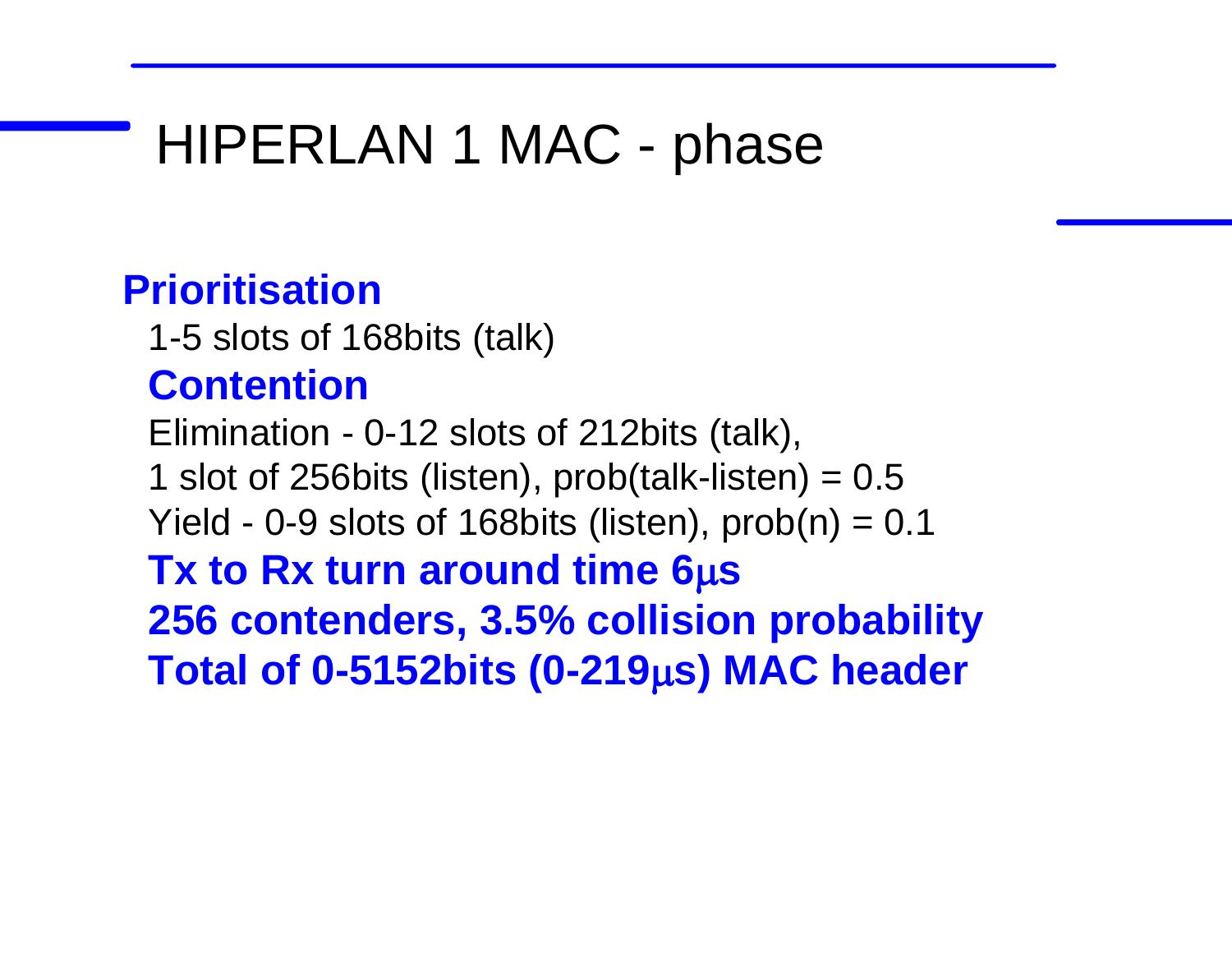## HIPERLAN 1 MAC - priority

**Priority is a function of lifetime and user priority**

| <b>NORMALISED</b><br><b>RESIDUAL</b><br><b>LIFETIME</b> | <b>HIGH</b><br><b>USER</b><br><b>DEFINED</b> | <b>LOW</b><br><b>USER</b><br><b>DEFINED</b> |
|---------------------------------------------------------|----------------------------------------------|---------------------------------------------|
| <b>NRL &lt; 10ms</b>                                    |                                              |                                             |
| 10ms < NRL <                                            |                                              |                                             |
| 20ms < NRL <                                            |                                              |                                             |
| 40ms < NRL <                                            |                                              |                                             |
| NRL > 80ms                                              |                                              |                                             |

**If lifetime expires packet is discarded in the MAC Either best effort latency for isochronous traffic Or best effort integrity for asynchronous traffic**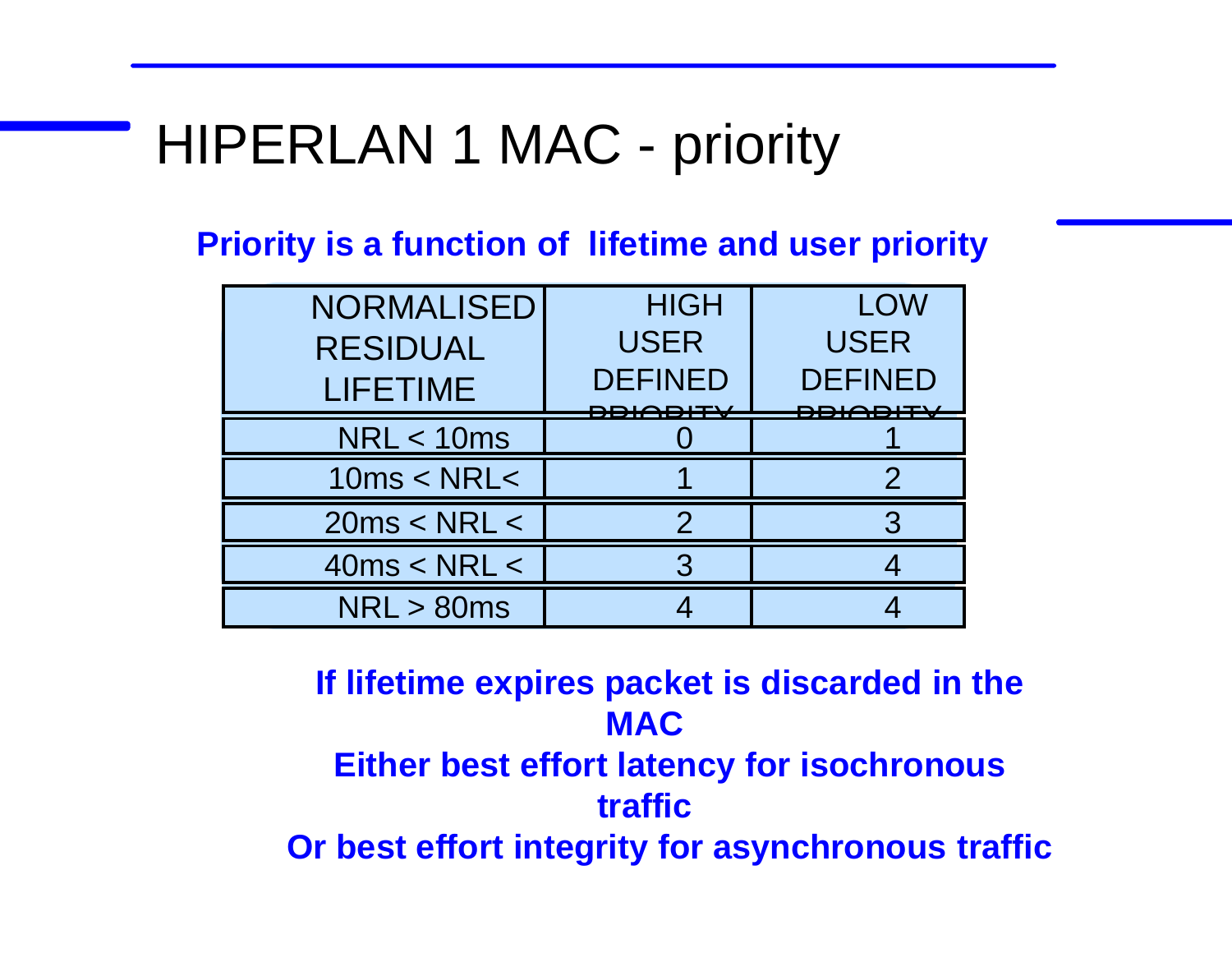## HIPERLAN 1 MAC - performance

**Simulations show that the HIPERLAN MAC can simultaneuosly support 25 audio links @ 32kbit/s, 10ms delivery 25 audio links @ 16kbit/s, 20ms delivery 1 video link @ 2Mbit/s, 100ms delivery Asynch file transfer @ 13.4Mbit/s**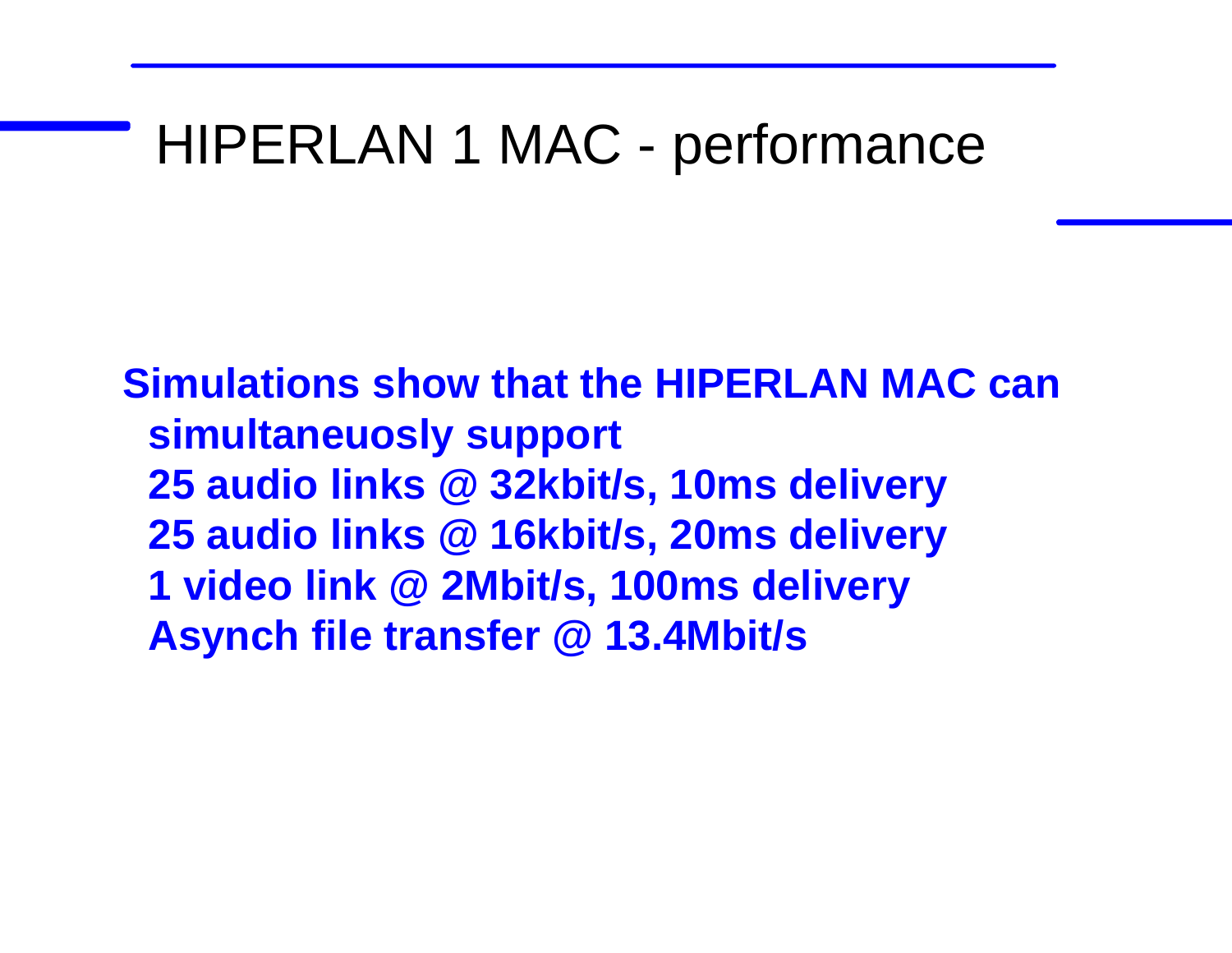## HIPERLAN 1 - testbeds

#### **Two European collaborative projects LAURA - not fully standards compliant**

Demonstrated some concepts No ASICs developed

#### **HIPERION - fully standards compliant**

ASICs designed for... RF MCM with GaAs and Si by GPS Modem, Codec, D/A, A/D by Apple MAC controller by ARM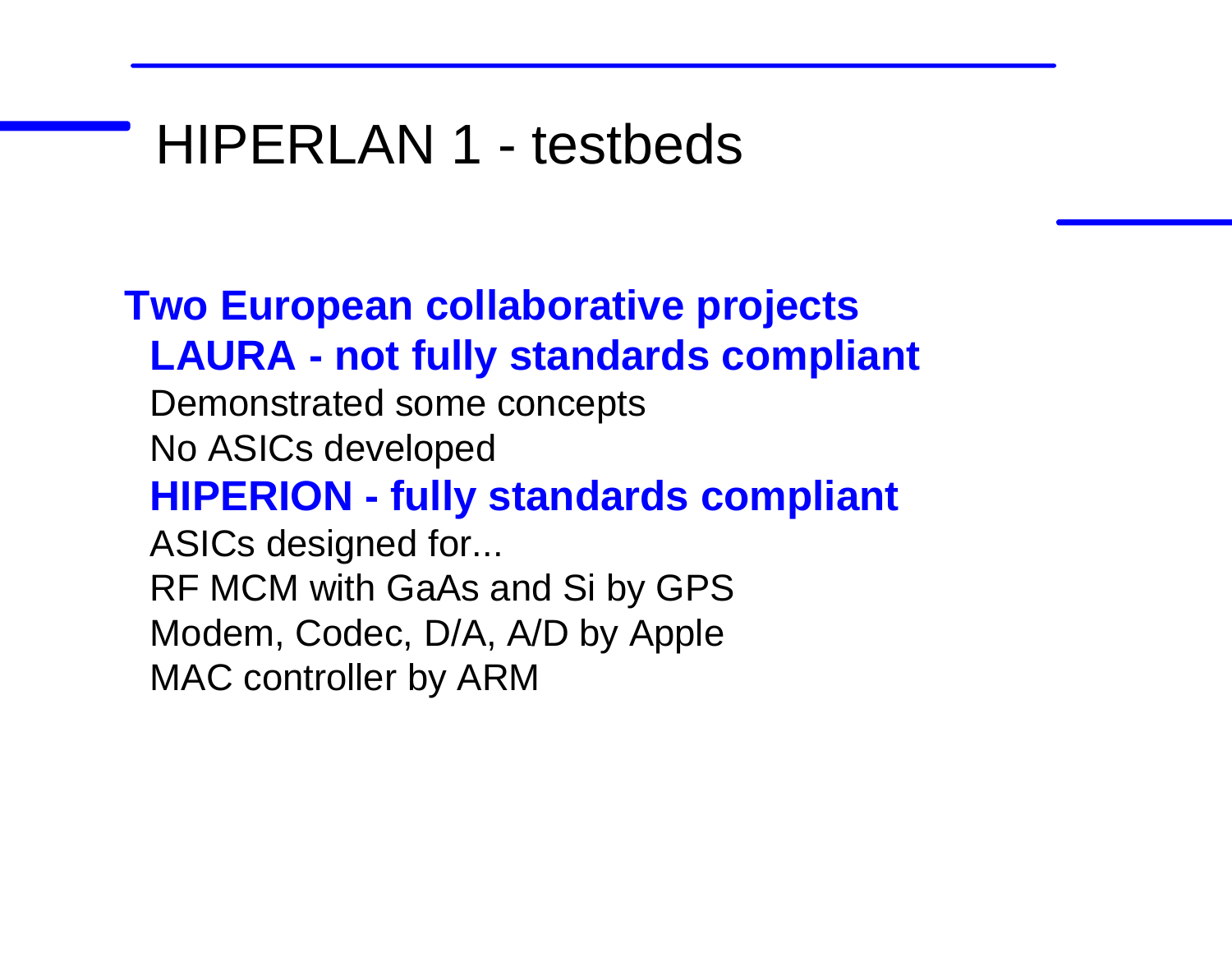## HIPERLAN family (ETSI RES10)